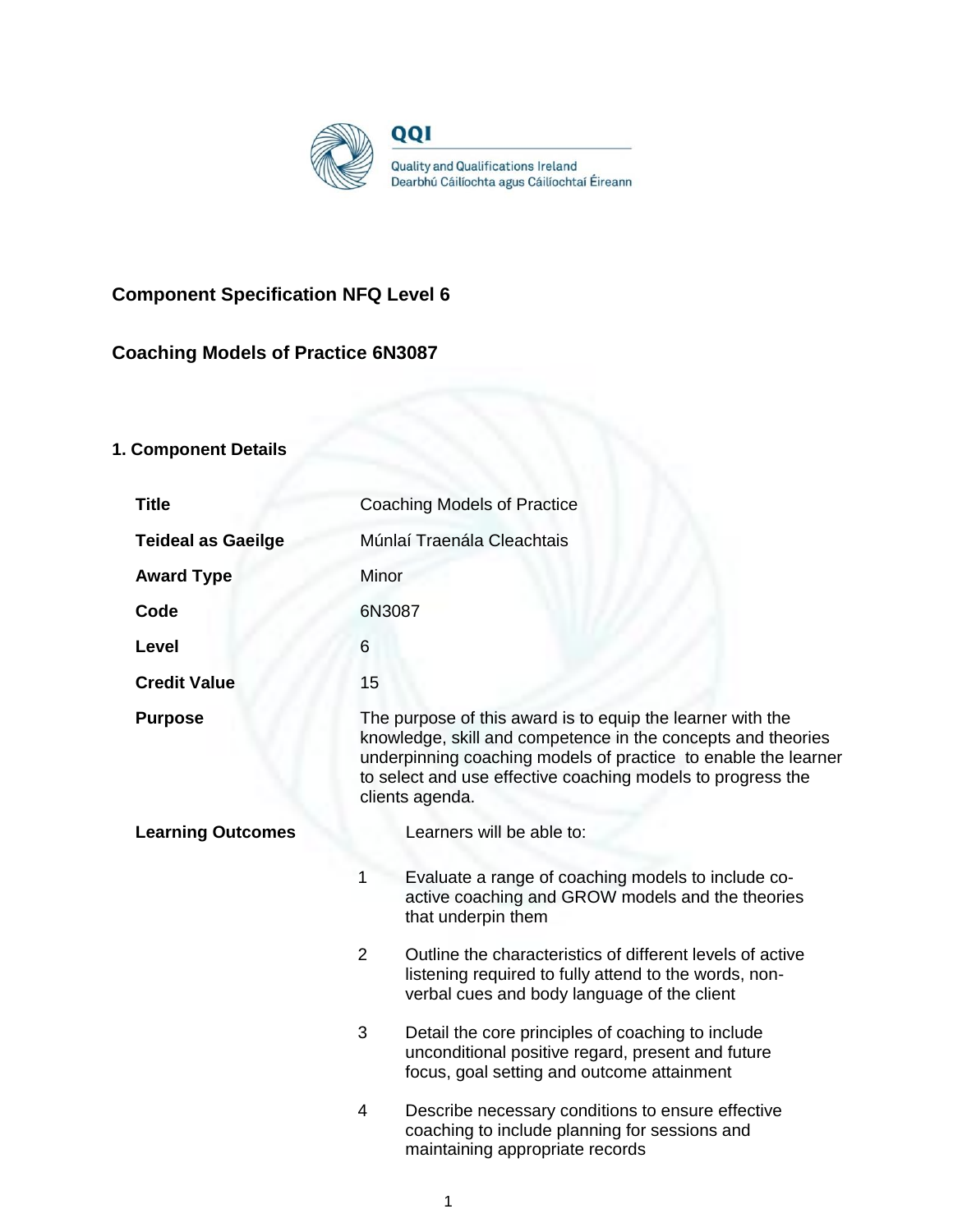- 5 Explore a range of coaching techniques to include powerful questioning, reflecting, paraphrasing, summarising, challenging and giving feedback to encourage client self-discovery
- 6 Evaluate different learning styles to include active, reflective and theoretical styles
- 7 Articulate how coaching can positively impact upon individuals and within the workplace
- 8 Assess the client<sub>i</sub>'s learning style to best facilitate the coaching process
- 9 Manage the arrangements which support the coaching relationship effectively to include frequency, ground rules, cost, evaluation, monitoring, progress and ending of contract
- 10 Select a coaching model, and style that works best for the client
- 11 Employ a coaching strategy which holds the client responsible for their own process
- 12 Demonstrate how beliefs, values and attitudes inform strategies and choices based on both theory and practice
- 13 Facilitate the client in the generation of goals and outcomes from the coaching process
- 14 Guide the client in exploring positive alternatives and in challenging assumptions.

#### **Assessment**

**General Information** All assessment should be planned in accordance with the programme assessment strategy developed as part of the programme submission for validation. See **Policies and Criteria for Validation of Programmes.** Assessment should be undertaken consistently and reflect current assessment guidelines. See [www.qqi.ie.](http://www.qqi.ie/) 

> All FET assessment is criterion referenced. Successful achievement of the award is based on learners attaining the required standards of knowledge, skill or competence consistent with the **minimum intended programme learning outcomes**.

The techniques set out below are considered the optimum approach to assessment for this component. In exceptional circumstances providers may identify alternative assessment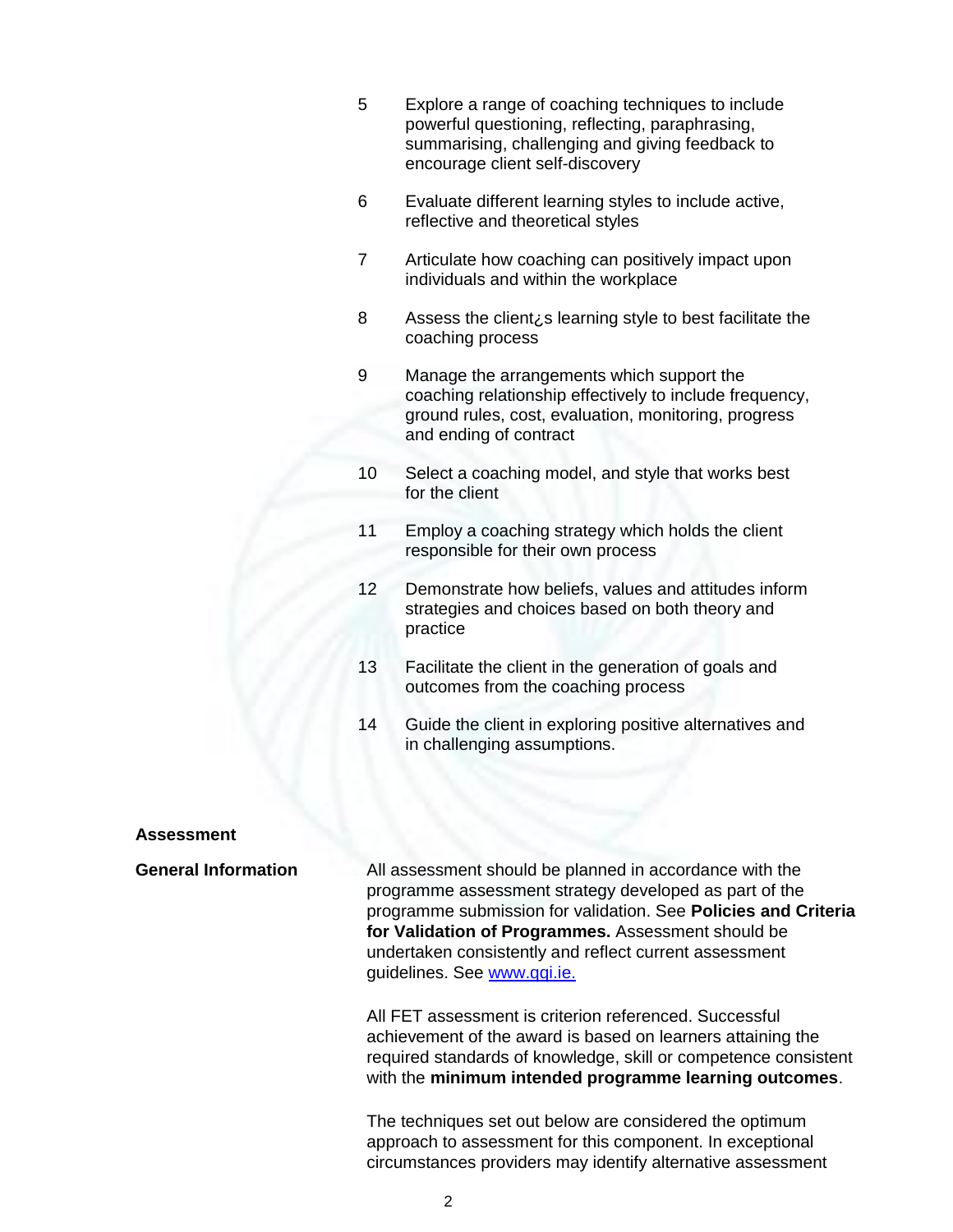|                              | techniques through the provider's application for programme<br>validation which are reliable and valid but which are more<br>appropriate to their context.                                                                                                                            |     |  |  |
|------------------------------|---------------------------------------------------------------------------------------------------------------------------------------------------------------------------------------------------------------------------------------------------------------------------------------|-----|--|--|
|                              | Assessment of a number of components may be integrated<br>across programmes for delivery, provided that the learning<br>outcomes of each minor award are assessed.                                                                                                                    |     |  |  |
|                              | Group or team work may form part of the assessment, provided<br>each learner's achievement is separately assessed.                                                                                                                                                                    |     |  |  |
|                              | All providers are required to submit an assessment plan as part<br>of their application for programme validation. Assessment Plans<br>will include information relating to scheduling and integration of<br>assessment. See current FET validation guidelines at<br>www.qqi.ie.       |     |  |  |
| <b>Assessment Techniques</b> | In order to demonstrate that they have reached the standards of<br>knowledge, skill and competence identified in all the learning<br>outcomes, learners are required to complete the assessment(s)<br>below.                                                                          |     |  |  |
|                              | The assessor is responsible for devising assessment<br>instruments (e.g. project and assignment briefs, examination<br>papers), assessment criteria and mark sheets, consistent with<br>the techniques identified below and QQI's assessment<br>requirements.                         |     |  |  |
|                              | Programme validation will require providers to map each learning<br>outcome to its associated assessment technique. All learning<br>outcomes must be assessed and achieved in accordance with<br>the minimum intended module learning outcomes set out in<br>the validated programme. |     |  |  |
|                              | Assignment                                                                                                                                                                                                                                                                            | 40% |  |  |
|                              | <b>Skills Demonstration</b>                                                                                                                                                                                                                                                           | 60% |  |  |
| <b>Description</b>           |                                                                                                                                                                                                                                                                                       |     |  |  |
|                              | <b>Assignment</b>                                                                                                                                                                                                                                                                     |     |  |  |

*An assignment is an exercise carried out in response to a brief with specific guidelines as to what should be included. An assignment is usually of short duration and may be carried out over a specified period of time.*

There are two assignments.

## **Skills Demonstration**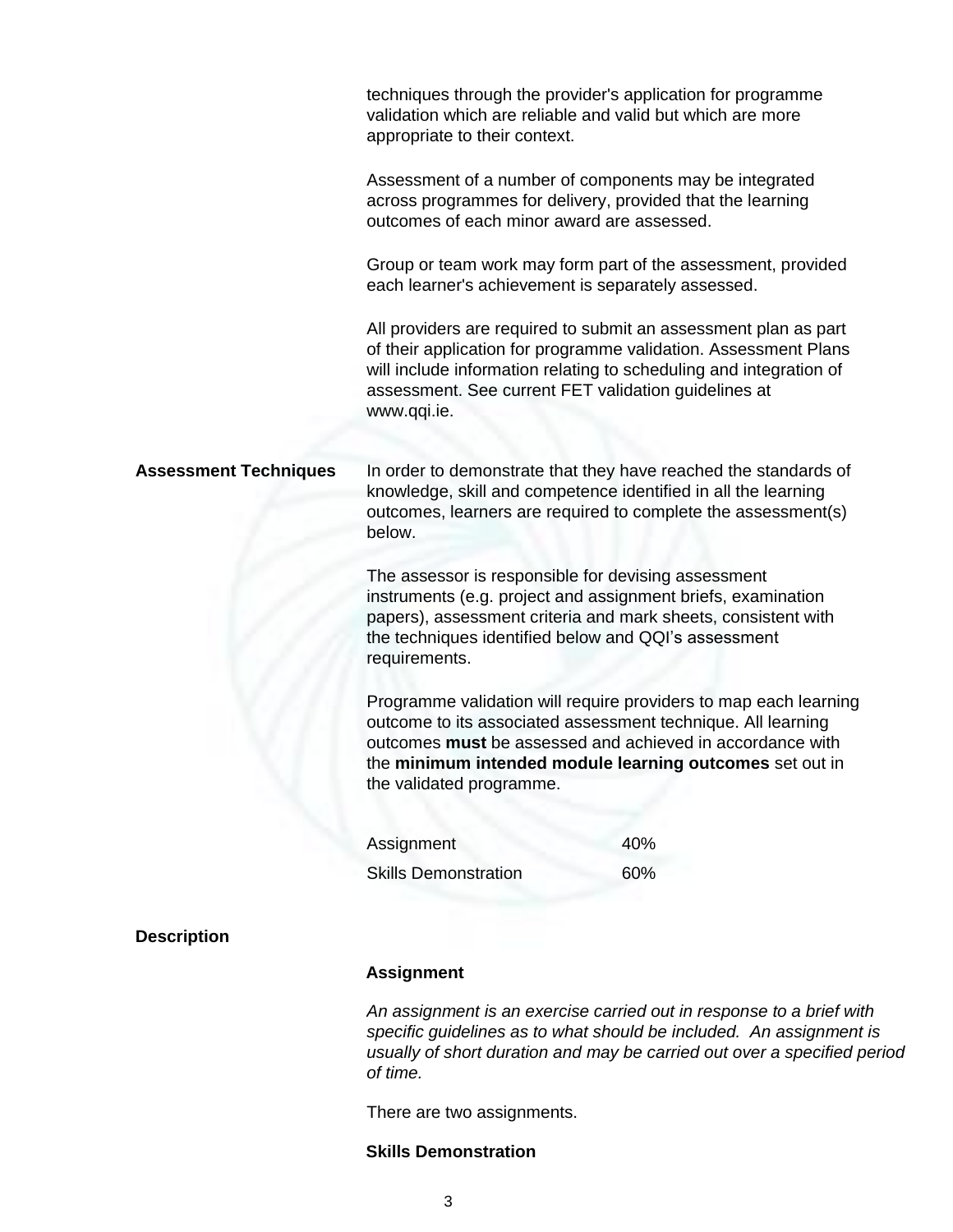|                                                      |                                                                                                                                                                                                                                                                                                                                                                                                                                                                           | A skills demonstration is used to assess a wide range of practical<br>based learning outcomes including practical skills and knowledge. A<br>skills demonstration will require the learner to complete a task or series<br>of tasks that demonstrate a range of skills. |  |  |
|------------------------------------------------------|---------------------------------------------------------------------------------------------------------------------------------------------------------------------------------------------------------------------------------------------------------------------------------------------------------------------------------------------------------------------------------------------------------------------------------------------------------------------------|-------------------------------------------------------------------------------------------------------------------------------------------------------------------------------------------------------------------------------------------------------------------------|--|--|
| <b>Recognition of Prior</b><br><b>Learning (RPL)</b> | To support the development and implementation of RPL with<br>regard to access, granting credit/exemptions and achievement of<br>awards/parts of awards, providers should refer to QQI's<br>Statutory Guidelines for Quality Assurance, the Policies and<br>Criteria for Validation of Programmes and the Principles and<br><b>Operational Guidelines for the Recognition of Prior Learning</b><br>in Further and Higher Education and Training available at<br>www.qqi.ie |                                                                                                                                                                                                                                                                         |  |  |
| Grading                                              | Pass                                                                                                                                                                                                                                                                                                                                                                                                                                                                      | 50% - 64%                                                                                                                                                                                                                                                               |  |  |
|                                                      | <b>Merit</b>                                                                                                                                                                                                                                                                                                                                                                                                                                                              | 65% - 79%                                                                                                                                                                                                                                                               |  |  |
|                                                      | <b>Distinction</b>                                                                                                                                                                                                                                                                                                                                                                                                                                                        | 80% - 100%                                                                                                                                                                                                                                                              |  |  |
| <b>Specific Validation</b><br><b>Requirements</b>    |                                                                                                                                                                                                                                                                                                                                                                                                                                                                           | There are no specific validation requirements                                                                                                                                                                                                                           |  |  |
| <b>Supporting</b><br><b>Documentation</b>            | None                                                                                                                                                                                                                                                                                                                                                                                                                                                                      |                                                                                                                                                                                                                                                                         |  |  |
| <b>Access</b>                                        |                                                                                                                                                                                                                                                                                                                                                                                                                                                                           | To access programmes leading to this award the learner should<br>have reached the standards of knowledge, skill and competence<br>associated with the preceding level of the National Framework of<br>Qualifications. This may have been achieved through a formal      |  |  |

**Transfer** Successful completion of this component award enables the learner to transfer to programmes leading to other certificates where this component is a mandatory or an elective requirement.

qualification or through relevant life and work experience.

## **2. FET Award Standards**

QQI award standards are determined within the National Framework of Qualifications (NFQ), [http://www.nfq-qqi.com.](http://www.nfq-qqi.com/) QQI determines standards for the education and training awards that it makes itself and that are made by providers to whom it has delegated authority to make an award. Providers offering programmes leading to QQI awards **must** have their programme(s) validated in accordance with current validation policy (see [www.qqi.ie\)](http://www.qqi.ie/).

Award standards are designed to be consistent with the NFQ's award classes i.e. major, special purpose, supplemental and minor awards. They are expressed in terms of **learning outcomes**  i.e. concise statements of what the learner is expected to know or be able to do in order to achieve a particular award. Learning outcomes for FET awards are contained within the associated specifications: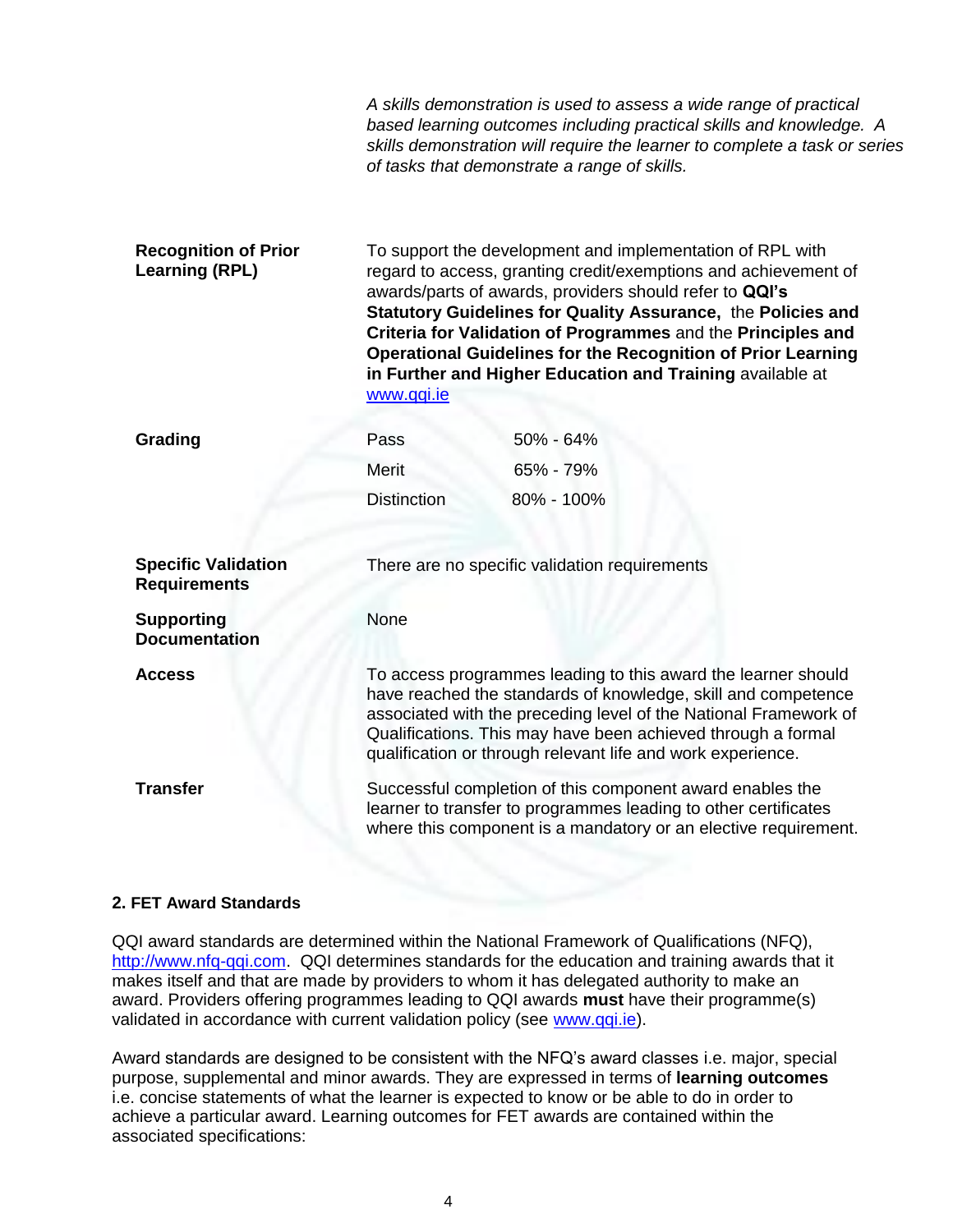| AWARD CLASS            | <b>STANDARDS</b>                      | AWARDS                                                        |
|------------------------|---------------------------------------|---------------------------------------------------------------|
| Major Award            | <b>Certificate Specification</b>      | Certificate (Levels 1 to 5)<br>Advanced Certificate (Level 6) |
| Supplemental Award     | Supplemental Specification            | <b>Supplemental Certificate</b><br>(Level 3 to 6)             |
| <b>Special Purpose</b> | <b>Specific Purpose Specification</b> | <b>Specific Purpose Certificate</b><br>(Levels 3 to 6)        |
| Minor Award            | <b>Component Specification</b>        | <b>Component Certificate</b><br>(Levels 1 to 6)               |

Award standards are thresholds, they describe standards of knowledge, skill or competence to be acquired, and where appropriate, demonstrated, by a learner before an award may be made.

Award standards will be reviewed from time to time as necessary. Minor changes may be made by the QQI executive outside the review cycle where necessary. Changes to standards are published on QQI's website. Providers with validated programmes and providers with delegated authority to make awards are responsible for monitoring relevant standards and making necessary responses to changes.

## **3. FET Credit**

Every FET certificate and component specification includes an FET credit value (Table 1). FET credit is quantified in multiples of 5 FET credits (up to 50 hours of learner effort). Learner effort is based on the time taken by typical learners at the level of the award to achieve the learning outcomes for the award. It includes all learning time involved including: guided learning hours, self-directed learning and assessment.

## **Table 1: FET Credit Values**

| <b>NFQ</b><br>Level | <b>Major Awards</b><br><b>Credit Values</b> | <b>Default Credit</b><br><b>Values Minor</b><br>Awards | <b>Other Permitted</b><br><b>Minor Award</b><br><b>Credit Values</b> | Special Purpose and<br><b>Supplemental Award</b><br><b>Credit Value Ranges</b> |
|---------------------|---------------------------------------------|--------------------------------------------------------|----------------------------------------------------------------------|--------------------------------------------------------------------------------|
|                     | 20                                          | 5                                                      | 10                                                                   |                                                                                |
| 2                   | 30                                          | 5                                                      | 10                                                                   |                                                                                |
| 3                   | 60                                          | 10                                                     | 5,20                                                                 | $>5$ and $< 60$                                                                |
| $\overline{4}$      | 90                                          | 10                                                     | 5,15,20                                                              | $>5$ and $< 90$                                                                |
| -5                  | 120                                         | 15                                                     | 5,10,30                                                              | $>5$ and $< 120$                                                               |
| 6                   | 120                                         | 15                                                     | 5,10,30                                                              | $>5$ and $< 120$                                                               |

## **Guide to Level**

Learning outcomes at this level include a comprehensive range of skills which may be vocationally-specific and/or of a general supervisory nature, and require detailed theoretical understanding. The outcomes also provide for a particular focus on learning skills. The outcomes relate to working in a generally autonomous way to assume design and/or management and/or administrative responsibilities. Occupations at this level would include higher craft, junior technician and supervisor.